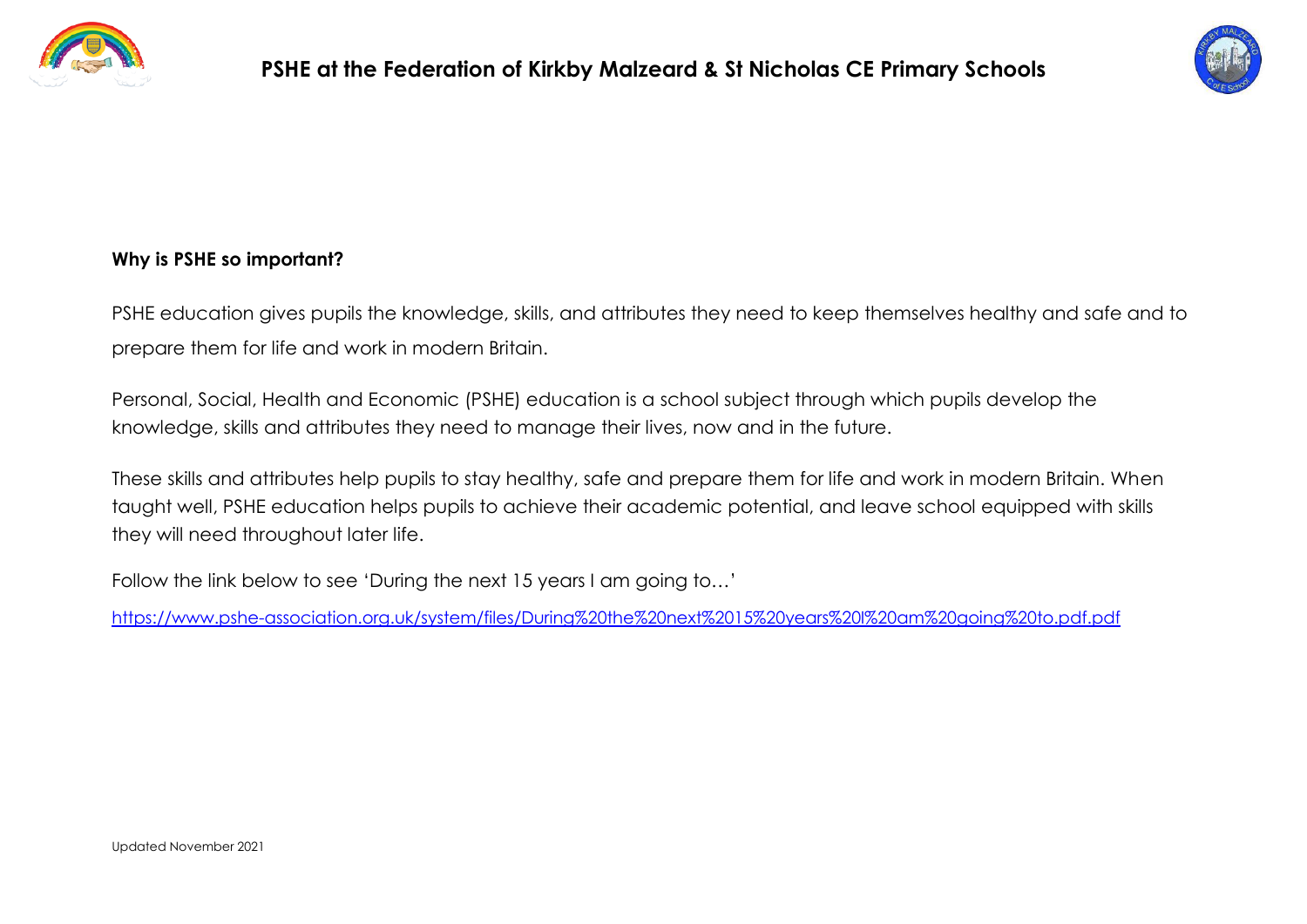



#### **Pupil Voice**

- **School Council**
- **School Ambassadors**
- **Reading Ambassadors**
- **Sports/Play Leaders**
- **Junior Action Group**
- **Worship Warriors**
- **Growing up in NY survey**

# **Curriculum Provision**

- **Revised RSE Policy for 2021**
- **Mental Health Policy**
- **PSHE Leads working together to develop PHSE across the federation**
- **PSHE Association guidance enhanced with bespoke elements**
- **Use of Busy Bodies materials to support RSHE curriculum.**

# **Zones of Regulation**

Update**g Novrapp**er 2021 **Provides opportunities for pupils to understand and communicate their feelings at school, home and in any** 

## **Parental Engagement**

**Newsletters and the school website keep parents up to date with upcoming events as well as Instagram Invite parents into school to discuss their careers Policy Consultation eg RSE policy review Workshops for parents eg online safety Support for families via Early Help Service**

# **PSHE at Kirkby Malzeard &**

**St Nicholas CE Primary Schools** 

### **High quality learning experiences**

**All aspects of the statutory National Curriculum are taught alongside many enrichment opportunities planned explicitly to support the needs of our children.**

#### **Pastoral Support**

- **Designated PHSE leads at both schools**
- **All staff Compass Buzz trained**
- **Designated pastoral support workers based at both schools providing check-ins, meet & greets, direct work with children, etc.**

### **Behaviour and School Values**

*Take a look at our Behaviour Blueprint…*

*Be safe, Be Respectful, Be Ready*

- **Restorative Practice**
- **Recognition**
- **Visual adult consistencies**
- **Relentless Routines**
- **Scripted Intervention**

# **Enrichment**

**All children have access to a fantastic variety of extra-curricular activities, educational visits and visitors throughout their time at school, including residential visits to Ingleborough and Carlton Lodge, weekly forest school sessions and much** 

**more.**

# **Focus Days and Themes**

**Some of our awareness days/week themes include…**

**Anti-bullying Week, Jeans for Genes, Children in Need, support for Food Banks, Mental Health Awareness Day, My Money Week, Fair Trade Fortnight, Walk to School Week, NSPCC Speak Out & Stay Safe, Junior Amnesty International…the list continues to grow!**

## **Staff Wellbeing**

- **Check-in opportunities**
- **Well-being buddies across the federation**
- **Governing body surveys**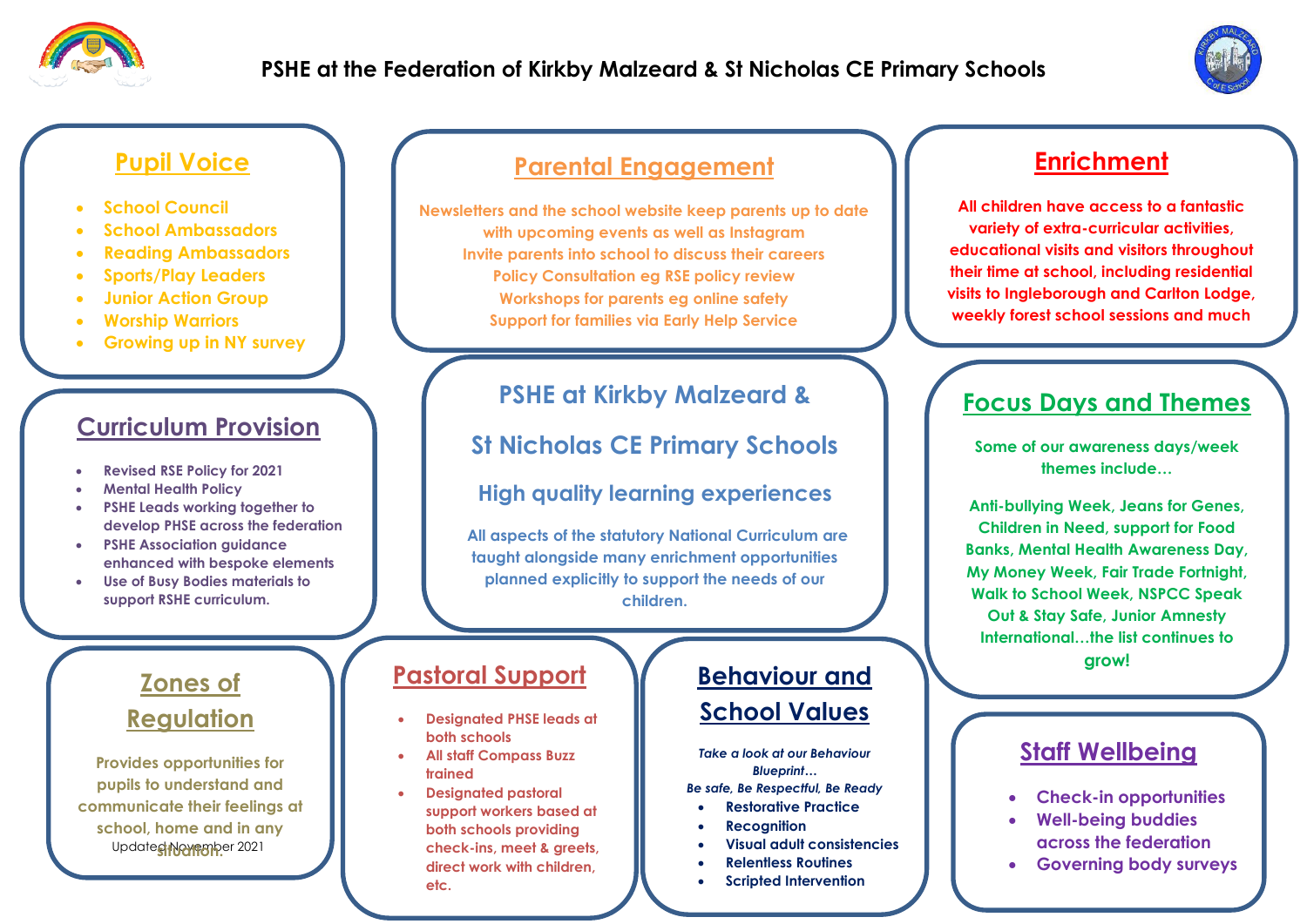



Our curriculum map is based upon the PSHE Programme of Study, produced by the PSHE Association, which uses a thematic model.

There are three core themes within the programme of study, within which there will be broad overlap and flexibility:

- 1. Relationships
- 2. Living in the wider world
- 3. Health and wellbeing

Our Christian Values of kindness, love, patience and peace are woven through our PHSE curriculum during every lesson, along with half-termly focus on our 'Golden Threads': Good communicators, Being Creative, Lifelong Readers, Being Curious, Understanding and embracing the wider world and Being spiritually, mentally and physically healthy.

Our Zones of Regulation approach is used in partnership with PHSE teaching to support our pupils to understand and communicate their feelings confidently.

The curriculum map below shows an outline of the programme coverage, delivered in two year group sessions.

#### **Black writing indicates the PSHE association curriculum**

**Red writing is the bespoke elements included by school to reflect our local context.**

**Purple writing is the Digital Literacy strand of our Computing curriculum, which is taught through our PSHE.**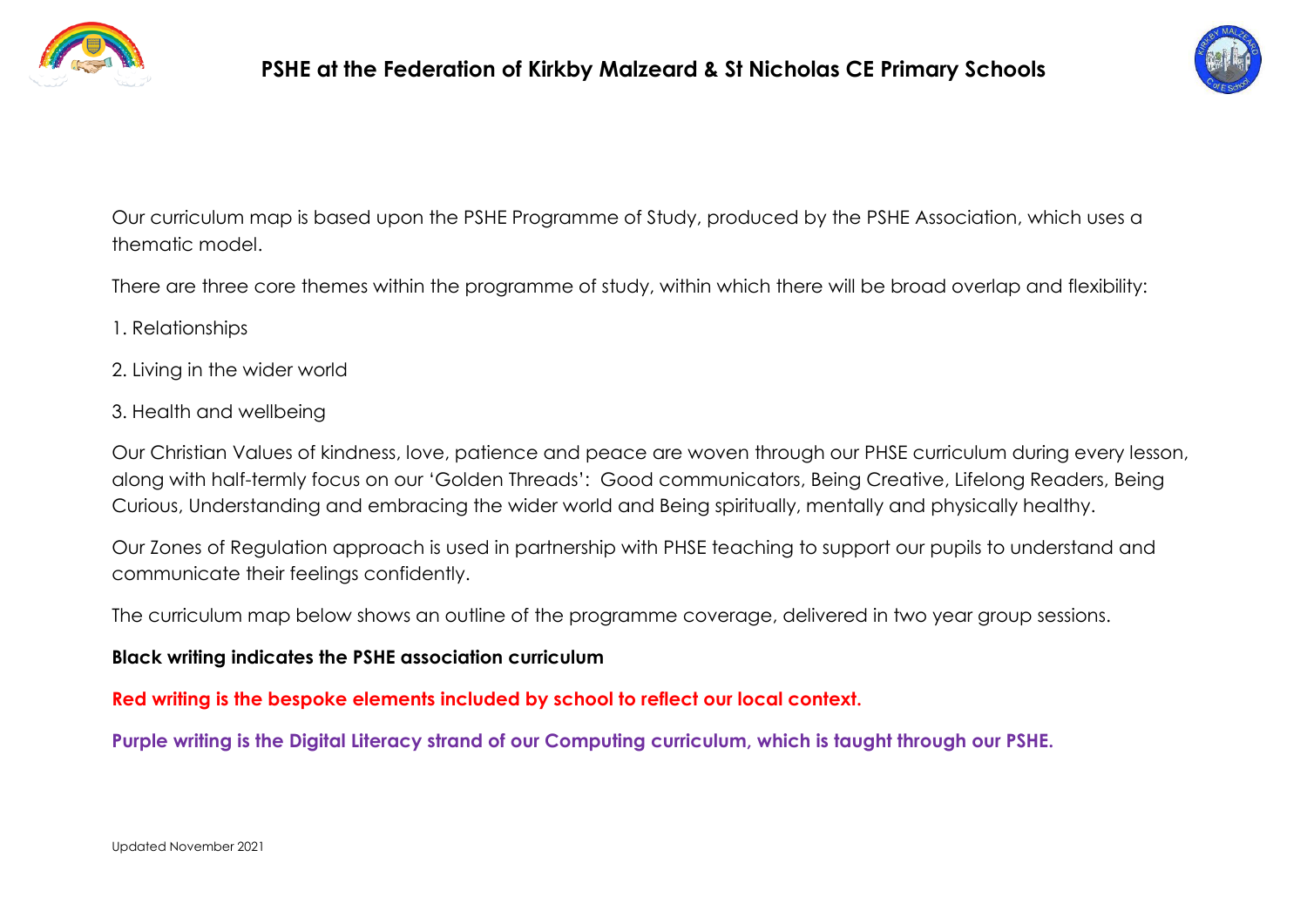



|                       | <b>Autumn: RELATIONSHIPS</b>                                                       |                                                                                       |                                 | <b>Spring: LIVING IN THE WIDER WORLD</b>                                                       |                         |                                           |                                        | <b>Summer: HEALTH AND WELLBEING</b>                                                                          |                             |              |                          |
|-----------------------|------------------------------------------------------------------------------------|---------------------------------------------------------------------------------------|---------------------------------|------------------------------------------------------------------------------------------------|-------------------------|-------------------------------------------|----------------------------------------|--------------------------------------------------------------------------------------------------------------|-----------------------------|--------------|--------------------------|
|                       | Good                                                                               |                                                                                       | <b>Be Creative</b>              |                                                                                                | Life-long               |                                           | <b>Be Curious</b><br><b>Understand</b> |                                                                                                              |                             |              | Be spiritually,          |
| AND WORKSHOPS         | <b>Communicators</b>                                                               |                                                                                       |                                 | <b>Readers</b>                                                                                 |                         |                                           |                                        | and embrace                                                                                                  |                             | mentally and |                          |
|                       |                                                                                    |                                                                                       |                                 |                                                                                                |                         |                                           |                                        | the wider world                                                                                              |                             |              | physically               |
|                       |                                                                                    |                                                                                       |                                 |                                                                                                |                         |                                           |                                        | healthy                                                                                                      |                             |              |                          |
|                       | Jeans for Genes 13 - 19 September<br><b>Harvest Festival</b>                       |                                                                                       |                                 | Martin Luther King Day 17 January<br>Chinese New Year 1 February                               |                         |                                           |                                        | <b>Earth Day 22 April</b><br>Mental Health Awareness Week 9 - 15 May                                         |                             |              |                          |
|                       | Remembrance Day 11 November<br>Children in Need<br>World Kindness Day 13 November  |                                                                                       |                                 | Children's Mental Health Awareness Week 7-13 February<br><b>Internet Safety Day 8 February</b> |                         |                                           |                                        | Walk to School Week 16 - 20 May                                                                              |                             |              |                          |
|                       |                                                                                    |                                                                                       |                                 |                                                                                                |                         |                                           |                                        | My Money Week 14 - 18 June<br>School Diversity Week 20 - 24 June<br><b>International Mandela Day 18 July</b> |                             |              |                          |
|                       | International Day of Tolerance 16 November                                         | Fairtrade Fortnight 21 February - 6 March<br><b>International Women's Day 8 March</b> |                                 |                                                                                                |                         |                                           |                                        |                                                                                                              |                             |              |                          |
|                       | Human Rights Day 10 December                                                       | <b>World Water Day 22 March</b>                                                       |                                 |                                                                                                |                         |                                           |                                        |                                                                                                              |                             |              |                          |
| <b>EVENTS</b>         | <b>Community Action Project Launch</b><br>Fire Service Visit (for both Key Stages) |                                                                                       |                                 | Global Money Week 21 - 27 March<br>British Science Week 11 - 20 March                          |                         |                                           |                                        | <b>Water Safety</b><br><b>First Aid Training</b>                                                             |                             |              |                          |
|                       | Introductory workshop for parents re online safety                                 | <b>World Autism Awareness Day 2 April</b>                                             |                                 |                                                                                                |                         | <b>Transition events/Leavers' Service</b> |                                        |                                                                                                              |                             |              |                          |
|                       |                                                                                    | <b>British Values and Prejudice Workshop</b>                                          |                                 |                                                                                                |                         |                                           |                                        |                                                                                                              |                             |              |                          |
|                       | <b>FAMILIES</b>                                                                    | <b>SAFE</b>                                                                           | <b>RESPECTING</b>               | <b>BELONGING</b>                                                                               |                         | <b>MEDIA</b>                              | <b>MONEY AND</b>                       | <b>PHYSICAL</b>                                                                                              | <b>GROWING</b>              |              | <b>KEEPING</b>           |
|                       | <b>AND</b>                                                                         | <b>RELATIONSHIPS</b>                                                                  | <b>OURSELVES</b>                | <b>TO A</b>                                                                                    |                         | <b>LITERACY &amp;</b>                     | <b>WORK</b>                            | <b>HEALTH &amp;</b>                                                                                          | <b>AND</b>                  |              | <b>SAFE</b>              |
|                       | <b>FRIENDSHIPS</b>                                                                 |                                                                                       | & OTHERS                        | <b>COMMUNITY</b>                                                                               |                         | <b>DIGITAL</b><br><b>RESILIENCE</b>       |                                        | <b>MENTAL</b><br><b>WELLBEING</b>                                                                            | <b>CHANGING</b>             |              |                          |
|                       | <b>PCSO visit re</b>                                                               | <b>NSPCC Speak</b>                                                                    | Anti-                           | Community                                                                                      |                         | PCSO <sub>re</sub>                        | <b>Enrichment</b>                      | <b>Child-led</b>                                                                                             | <b>GUNY</b>                 |              | <b>Road</b>              |
|                       | stranger                                                                           | Out & Stay                                                                            | <b>Bullying</b>                 | <b>Action</b>                                                                                  |                         | online safety                             | visitors linked                        | online                                                                                                       | <b>Survey</b>               |              | Safety/                  |
|                       | danger                                                                             | <b>Safe</b>                                                                           | <b>Week 15-</b>                 | Project                                                                                        |                         | and                                       | to careers                             | safety                                                                                                       | (bi-annual)                 |              | <b>Bikeability</b>       |
|                       |                                                                                    | Programme                                                                             | 19                              |                                                                                                |                         | cybercrime                                |                                        | workshop                                                                                                     |                             |              | with PCSO<br>visit       |
| Y1                    | Roles of                                                                           | Recognising                                                                           | <b>November</b><br>How          | What rules                                                                                     |                         | workshop<br>Using the internet            | Strengths and                          | Keeping                                                                                                      | Recognising                 |              | How rules                |
|                       | different                                                                          | privacy; staying                                                                      | behaviour                       | are; caring for                                                                                | and digital<br>devices; |                                           | interests; jobs in                     | healthy; food                                                                                                | what makes                  |              | and age                  |
|                       | people;<br>families; feeling                                                       | safe; seeking<br>permission                                                           | affects others;<br>being polite | others' needs;<br>looking after                                                                |                         | communicating                             | the community                          | and exercise,<br>hygiene                                                                                     | them unique<br>and special; |              | restrictions<br>help us; |
|                       | cared for                                                                          |                                                                                       | and                             | the                                                                                            | online                  |                                           |                                        | routines; sun                                                                                                | feelings;                   |              | keeping safe             |
|                       | Positive online                                                                    |                                                                                       | respectful                      | environment<br><b>British Values</b>                                                           | Cyber crime             |                                           |                                        | safety                                                                                                       | managing<br>when things go  |              | online                   |
|                       | relationships                                                                      |                                                                                       |                                 |                                                                                                |                         | Who can help us                           |                                        | Managing<br>online life                                                                                      | wrong                       |              |                          |
|                       |                                                                                    |                                                                                       |                                 | Community                                                                                      |                         | stay safe online                          |                                        | (screen time)                                                                                                | Naming body                 |              |                          |
|                       | Who can help                                                                       |                                                                                       |                                 | links/church                                                                                   |                         |                                           |                                        |                                                                                                              | parts (see RSE Policy)      |              |                          |
|                       |                                                                                    |                                                                                       |                                 |                                                                                                |                         |                                           |                                        |                                                                                                              |                             |              |                          |
| Updated November 2021 |                                                                                    |                                                                                       |                                 |                                                                                                |                         |                                           |                                        |                                                                                                              |                             |              |                          |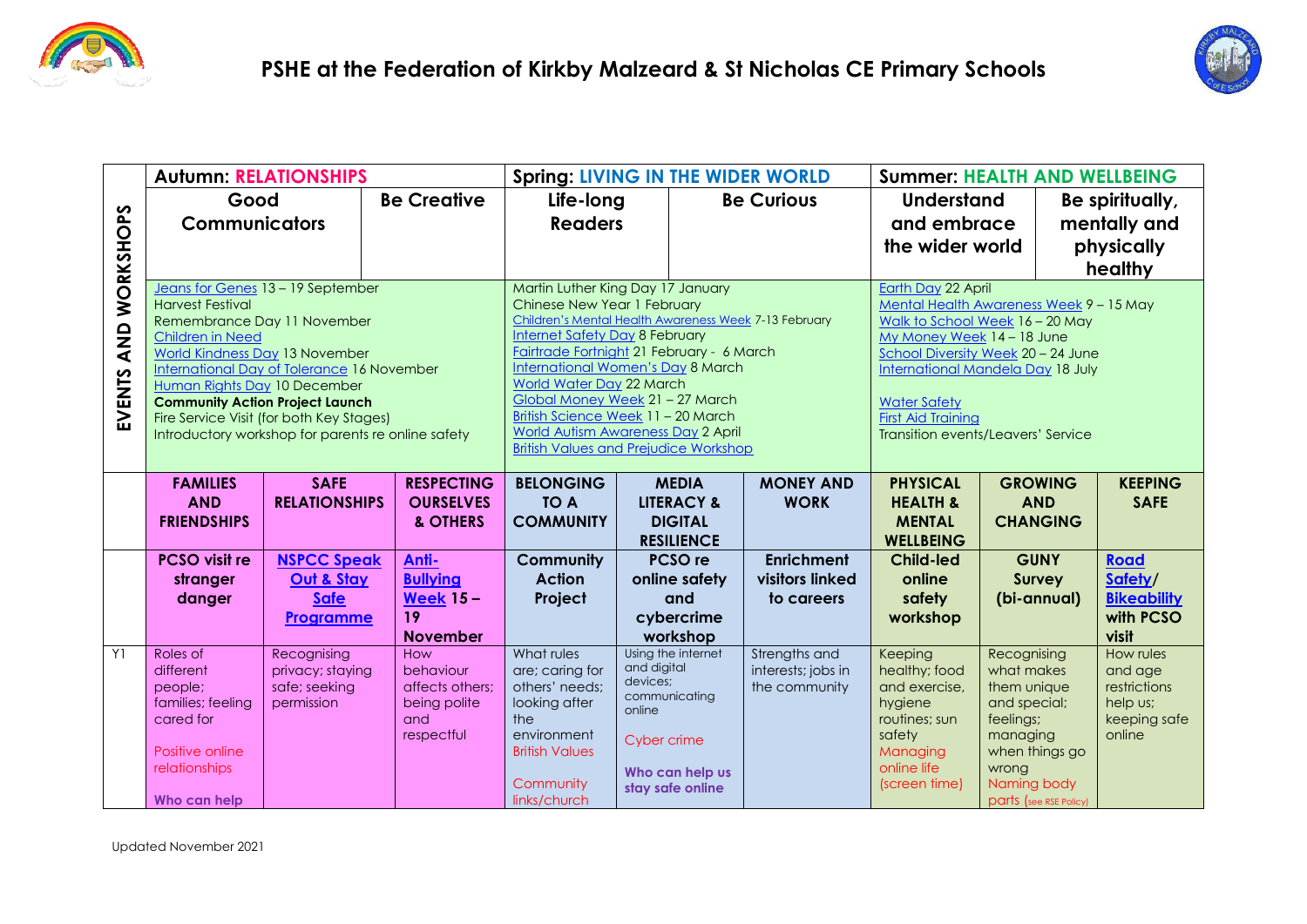



|                | us stay safe on<br>line - KAPOW1<br><b>SCARF-</b><br>sharing pictures                                                                                                                                                                                                      |                                                                                                     |                                                                                                                                             |                                                                                                                                                                  | <b>KAPOW lesson</b><br>2,3,4                                                                                                                                                        |                                                                                                                          |                                                                                                                                                                          |                                                                                     |                                                                                                      |
|----------------|----------------------------------------------------------------------------------------------------------------------------------------------------------------------------------------------------------------------------------------------------------------------------|-----------------------------------------------------------------------------------------------------|---------------------------------------------------------------------------------------------------------------------------------------------|------------------------------------------------------------------------------------------------------------------------------------------------------------------|-------------------------------------------------------------------------------------------------------------------------------------------------------------------------------------|--------------------------------------------------------------------------------------------------------------------------|--------------------------------------------------------------------------------------------------------------------------------------------------------------------------|-------------------------------------------------------------------------------------|------------------------------------------------------------------------------------------------------|
| <b>Y2</b>      | Making friends;<br>feeling lonely<br>and getting<br>help<br>Positive online<br>relationships<br>Who can help<br>us stay safe on<br>line - KAPOW1<br>(repeat)<br><b>SCARF YR2</b><br><b>Playing games</b><br><b>Jessie and</b><br>$friends - you$<br>tube<br>Episodes 1/2/3 | Managing<br>secrets; resisting<br>pressure and<br>getting help;<br>recognising<br>hurtful behaviour | Recognising<br>things in<br>common and<br>differences:<br>playing and<br>working<br>cooperatively;<br>sharing<br>opinions                   | Belonging to a<br>group; roles &<br>responsibilities;<br>being the same<br>& different in the<br>community<br><b>British Values</b><br>Community<br>links/church | The internet in<br>everyday life;<br>online content<br>and information<br>Cyber crime<br><b>KAPOW YR2</b><br>Lessons 1-5                                                            | What money is;<br>needs and<br>wants; looking<br>after money                                                             | Why sleep is<br>important;<br>medicines<br>and keeping<br>healthy;<br>keeping teeth<br>healthy;<br>managing<br>feelings and<br>asking for<br>help                        | Growing older;<br>naming body<br>parts; moving<br>class or year                     | Safety in<br>different<br>environments;<br>risk and<br>safety at<br>home;<br>emergencies             |
| Y3             | What makes a<br>family; features<br>of family life<br>Positive online<br>relationships -<br><b>SCARF</b><br><b>Y3 Relationship</b><br><b>Tree</b>                                                                                                                          | Personal<br>boundaries;<br>safely responding<br>to others; the<br>impact of hurtful<br>behaviour    | Recognising<br>respectful<br>behaviour; the<br>importance of<br>self-respect;<br>courtesy and<br>being polite<br>Autism<br><b>Awareness</b> | The value of<br>rules and laws;<br>rights,<br>freedoms and<br>responsibilities<br><b>British Values</b><br>Parliament<br><b>Visit</b>                            | How the internet<br>is used; assessing<br>information<br>online<br>Cybercrime -<br><b>PCSO</b><br><b>SCARF</b><br>Y3 super<br>searcher<br><b>Y3 None of your</b><br><b>business</b> | Different jobs<br>and skills; job<br>stereotypes;<br>setting personal<br>goals<br>Why is school<br>important?<br>Careers | Health<br>choices and<br>habits; what<br>affects<br>feelings;<br>expressing<br>feelings<br>Managing<br>online life -<br><b>SCARF</b><br><b>Y3 Recount</b><br><b>Task</b> | Personal<br>strengths and<br>achievements;<br>managing and<br>reframing<br>setbacks | <b>Risks and</b><br>hazards;<br>safety in the<br>local<br>environment<br>and<br>unfamiliar<br>places |
| Y <sub>4</sub> | Positive<br>friendships,<br>including online                                                                                                                                                                                                                               | Responding to<br>hurtful behaviour;<br>managing<br>confidentiality;                                 | Respecting<br>differences<br>and<br>similarities;                                                                                           | What makes a<br>community;<br>shared<br>responsibilities                                                                                                         | How<br>data/information<br>is shared and<br>used                                                                                                                                    | Making decisions<br>about money;<br>using and<br>keeping money                                                           | Maintaining a<br>balanced<br>lifestyle; oral<br>hygiene and                                                                                                              | Physical and<br>emotional<br>changes in<br>puberty; external<br>genitalia;          | Medicines<br>and<br>household<br>products;                                                           |

Updated November 2021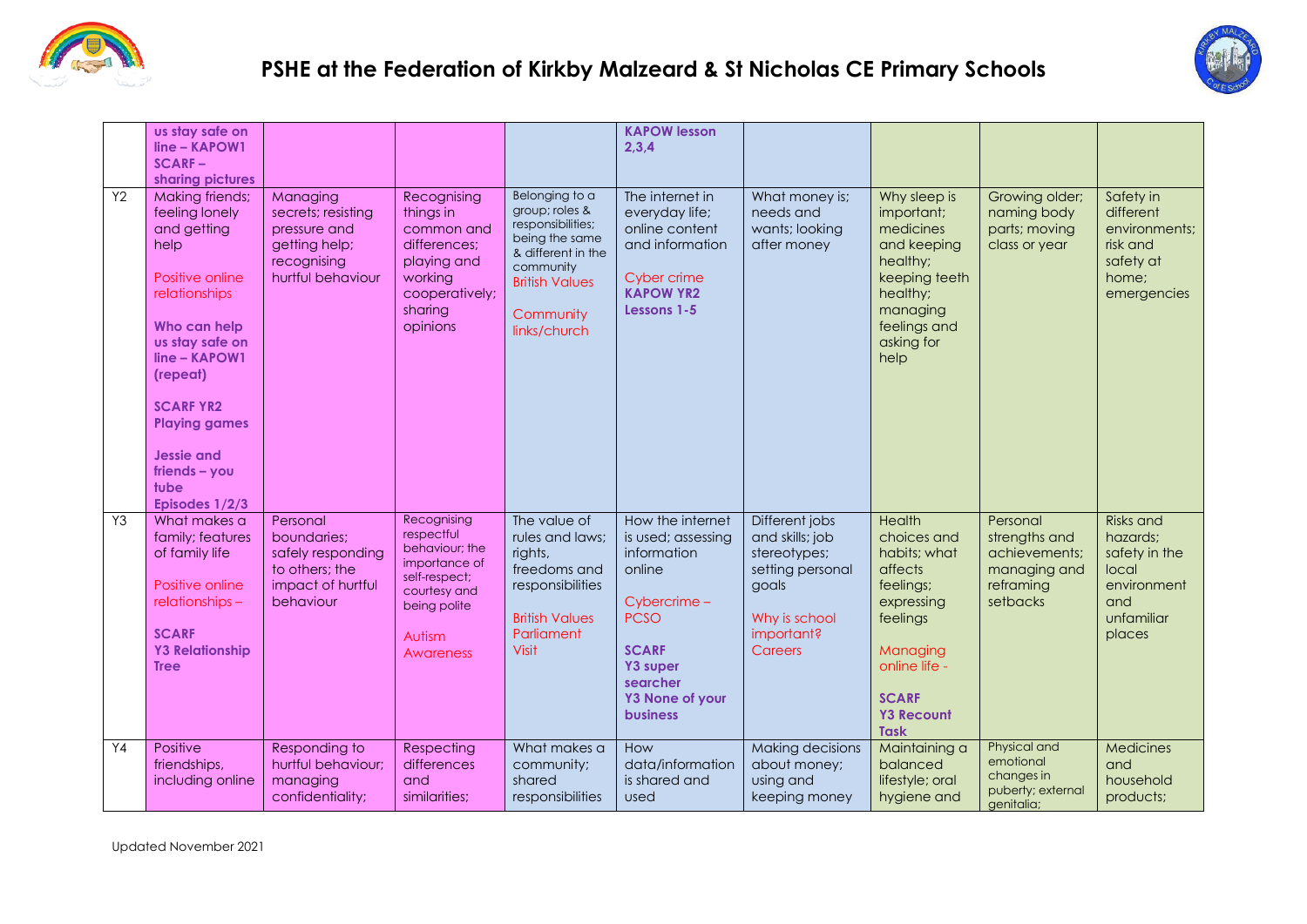



|    |                                                                                                                         | recognising risks<br>online                                                    | discussing<br>difference<br>sensitively<br>Autism<br>Awareness                                                                                                                            | <b>British Values</b><br>Parliament<br>Visit                                                                                                                | Cybercrime -<br><b>PCSO</b><br><b>SCARF</b><br><b>Y4 Picture Wise</b><br>Y4 This is such a<br>stereotype                                                                                                                                         | safe<br>Why is school<br>important?<br>Careers                                                                                                                           | dental care<br>Managing<br>online life<br><b>SCARF</b><br>$YA - In the$<br>news<br><b>Y4 The Raisin</b><br>challenge                                                                                                                                    | personal hygiene<br>routines; support<br>with puberty                                                                                                            | drugs<br>common to<br>everyday life                                                                                                                                   |
|----|-------------------------------------------------------------------------------------------------------------------------|--------------------------------------------------------------------------------|-------------------------------------------------------------------------------------------------------------------------------------------------------------------------------------------|-------------------------------------------------------------------------------------------------------------------------------------------------------------|--------------------------------------------------------------------------------------------------------------------------------------------------------------------------------------------------------------------------------------------------|--------------------------------------------------------------------------------------------------------------------------------------------------------------------------|---------------------------------------------------------------------------------------------------------------------------------------------------------------------------------------------------------------------------------------------------------|------------------------------------------------------------------------------------------------------------------------------------------------------------------|-----------------------------------------------------------------------------------------------------------------------------------------------------------------------|
| Y5 | Managing<br>friendships and<br>peer influence<br>Positive online<br>relationships -<br><b>SCARF</b><br>Y5 Spot Bullying | Physical contact<br>and feeling safe<br><b>Domestic Abuse</b>                  | Responding<br>respectfully to<br>a wide range<br>of people;<br>recognising<br>prejudice and<br>discrimination<br>Sexuality &<br>Gender Identity,<br>homophobia<br><b>Body image</b>       | Protecting the<br>environment;<br>compassion<br>towards others<br><b>British Values</b><br>Community<br><b>Action Project</b><br>led by Y5/6                | How information<br>online is<br>targeted;<br>different media<br>types, their role<br>and impact<br>Cybercrime -<br><b>PCSO</b><br><b>SCARF</b><br><b>Y5 Star qualities</b><br><b>Y5 Fact or</b><br>opinion?                                      | Identifying job<br>interests and<br>aspirations; what<br>influences career<br>choices;<br>workplace<br>stereotypes<br>Why is school<br>important?<br><b>Careers Fair</b> | <b>Healthy sleep</b><br>habits; sun<br>safety;<br>medicines,<br>vaccinations,<br>immunisations<br>and allergies<br>Managing<br>online life -<br><b>SCARF</b><br><b>Y5</b><br><b>Communication</b><br>Y5 Play, like,<br>share                            | Personal<br>identity;<br>recognising<br>individuality<br>and different<br>qualities;<br>mental<br>wellbeing                                                      | Keeping safe<br>in different<br>situations,<br>including<br>responding in<br>emergencies,<br>first aid and<br><b>FGM</b><br><b>Crucial Crew</b>                       |
| Y6 | Attraction to<br>others:<br>romantic<br>relationships;<br>civil partnership<br>and marriage                             | Recognising and<br>managing<br>pressure; consent<br>in different<br>situations | Expressing<br>opinions and<br>respecting<br>other points of<br>view, inc<br>discussing<br>topical issues<br>Sexuality &<br>gender identity<br>Homophobia<br><b>Body image/</b><br>shaming | Valuing<br>diversity;<br>challenging<br>discrimination<br>& stereotypes<br>Racial abuse/<br>homophobia<br>Community<br><b>Action Project</b><br>led by Y5/6 | Evaluating<br>media sources;<br>sharing things<br>online<br>Cyber crime<br><b>SCARF</b><br>Y6 It's a puzzle<br><b>Y6 Think before</b><br>you click<br><b>Y6 Traffic Lights</b><br>Y6 Two sides to<br>every story<br>Y6 To share or<br>not share? | Influences and<br>attitudes to<br>money; money<br>and financial<br>risks<br>Why is school<br>important?<br><b>Careers Fair</b>                                           | What affects<br>mental health<br>and ways to<br>take care of<br>it; managing<br>change, loss<br>and<br>bereavement:<br>managing<br>time online<br>Managing<br>online life -<br><b>SCARF</b><br><b>Y6 Fakebook</b><br><b>Friends</b><br>Y6 I Look great! | Human<br>reproduction<br>and birth (also<br>in Y5 depending<br>on $\text{cohort}$ – see<br>RSE policy);<br>increasing<br>independence;<br>managing<br>transition | Keeping<br>personal info<br>safe;<br>regulations<br>and choices;<br>drug use and<br>the law/the<br>media<br><b>County Lines</b><br>& cuckooing<br><b>Crucial Crew</b> |